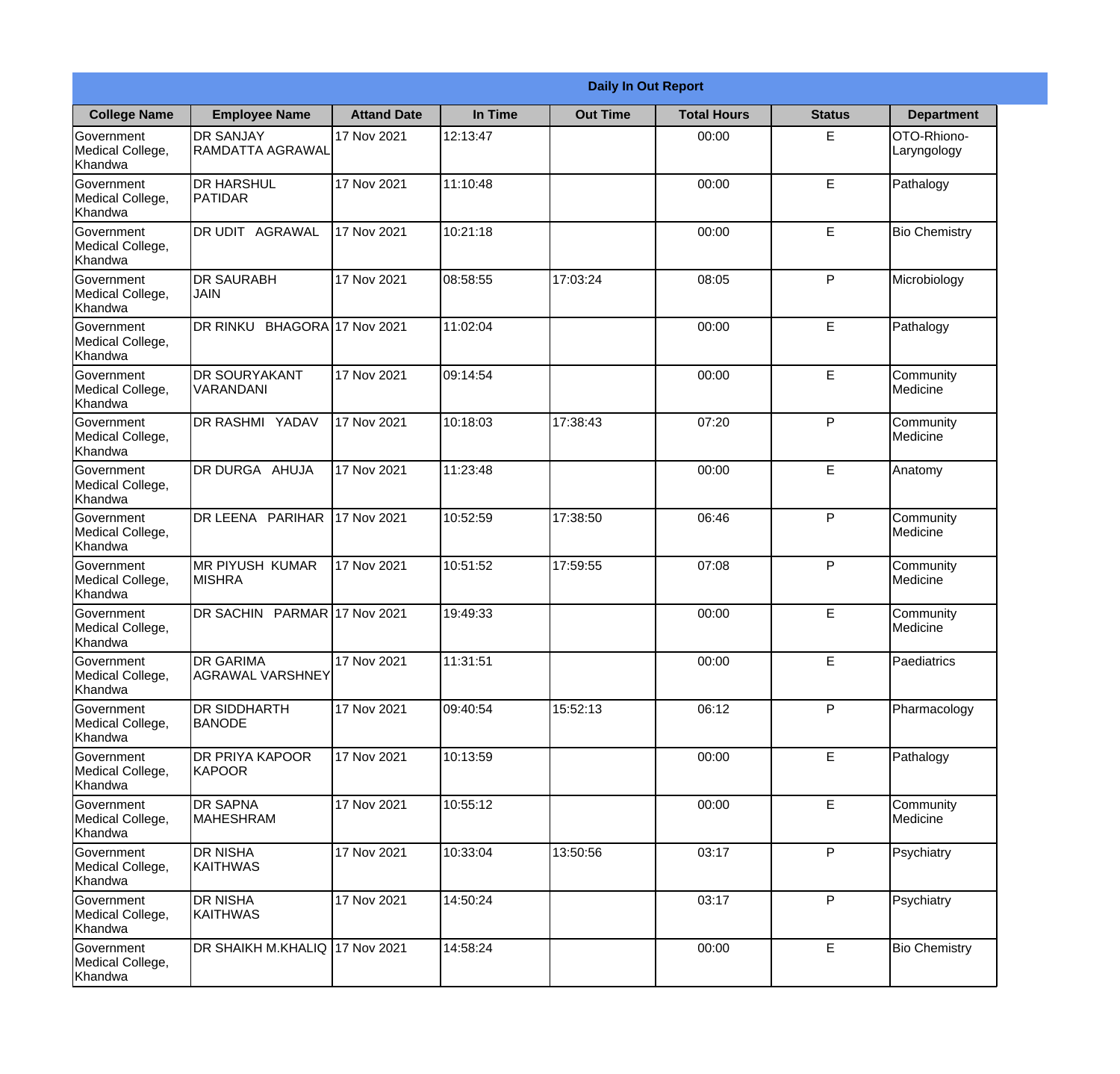| <b>Designation</b>                  | <b>Category</b> |
|-------------------------------------|-----------------|
| Professor                           | Clinical        |
|                                     |                 |
| Assistant Professor Para Clinical   |                 |
|                                     |                 |
| Associate Professor Non Clinical    |                 |
| Associate Professor Para Clinical   |                 |
|                                     |                 |
| Assistant Professor Para Clinical   |                 |
|                                     |                 |
| Demonstrator/Tutor Para Clinical    |                 |
|                                     |                 |
| Assistant Professor Para Clinical   |                 |
| Demonstrator/Tutor Non Clinical     |                 |
|                                     |                 |
| Assistant Professor Para Clinical   |                 |
|                                     |                 |
| Statistician                        | Para Clinical   |
|                                     |                 |
| Assistant Professor   Para Clinical |                 |
| Associate Professor Clinical        |                 |
|                                     |                 |
| Associate Professor Para Clinical   |                 |
|                                     |                 |
| Demonstrator/Tutor Para Clinical    |                 |
| Associate Professor Para Clinical   |                 |
|                                     |                 |
| Assistant Professor Clinical        |                 |
|                                     |                 |
| Assistant Professor Clinical        |                 |
|                                     |                 |
| Professor                           | Non Clinical    |
|                                     |                 |